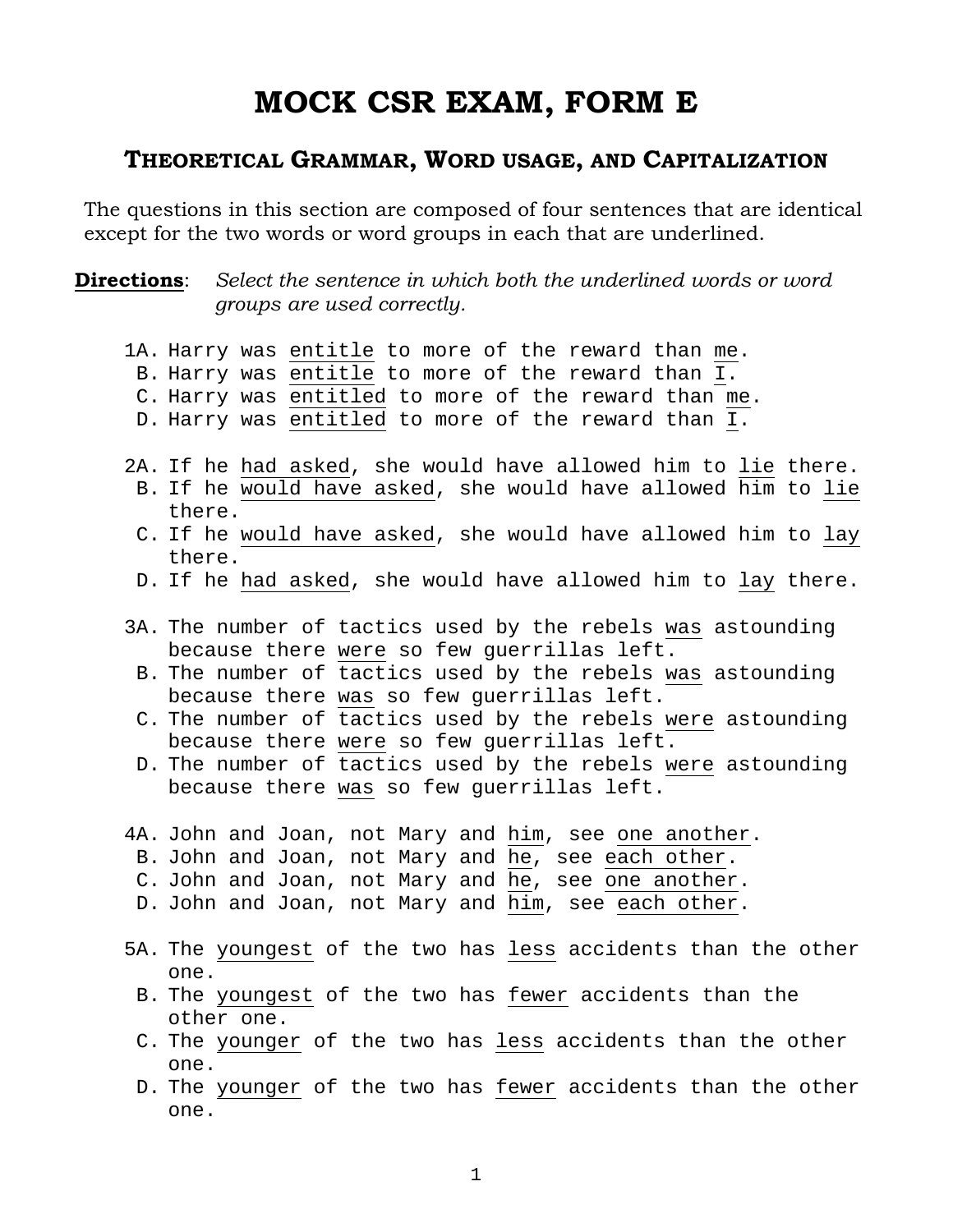- 6A. He better require that it is filed by the 1st.
- B. He had better require that it be filed by the 1st.
- C. He better require that it be filed by the 1st.
- D. He had better require that it is filed by the 1st.
- 7A. Neither the driver nor the passengers seems to realize that it happened more quickly than they could react.
- B. Neither the driver nor the passengers seems to realize that it happened quicker than they could react.
- C. Neither the driver nor the passengers seem to realize that it happened quicker than they could react.
- D. Neither the driver nor the passengers seem to realize that it happened more quickly than they could react.
- 8A. Any one of the twins, Jan or Jean, are capable of it.
- B. Any one of the twins, Jan or Jean, is capable of it.
- C. Either one of the twins, Jan or Jean, is capable of it.
- D. Either one of the twins, Jan or Jean, are capable of it.
- 9A. The food was different than what I remember being offered to Martin and I in that restaurant.
- B. The food was different from what I remember being offered to Martin and I in that restaurant.
- C. The food was different than what I remember being offered to Martin and me in that restaurant.
- D. The food was different from what I remember being offered to Martin and me in that restaurant.
- 10A. Either the supervisors or the boss know the contract will be given to whomever the CEO thinks will do the job.
	- B. Either the supervisors or the boss know the contract will be given to whoever the CEO thinks will do the job.
	- C. Either the supervisors or the boss knows the contract will be given to whomever the CEO thinks will do the job.
	- D. Either the supervisors or the boss knows the contract will be given to whoever the CEO thinks will do the job.
- 11A. It looks as if he will win if he will just try to be himself.
	- B. It looks like he will win if he will just try to be himself.
	- C. It looks like he will win if he will just try and be himself.
	- D. It looks as if he will win if he will just try and be himself.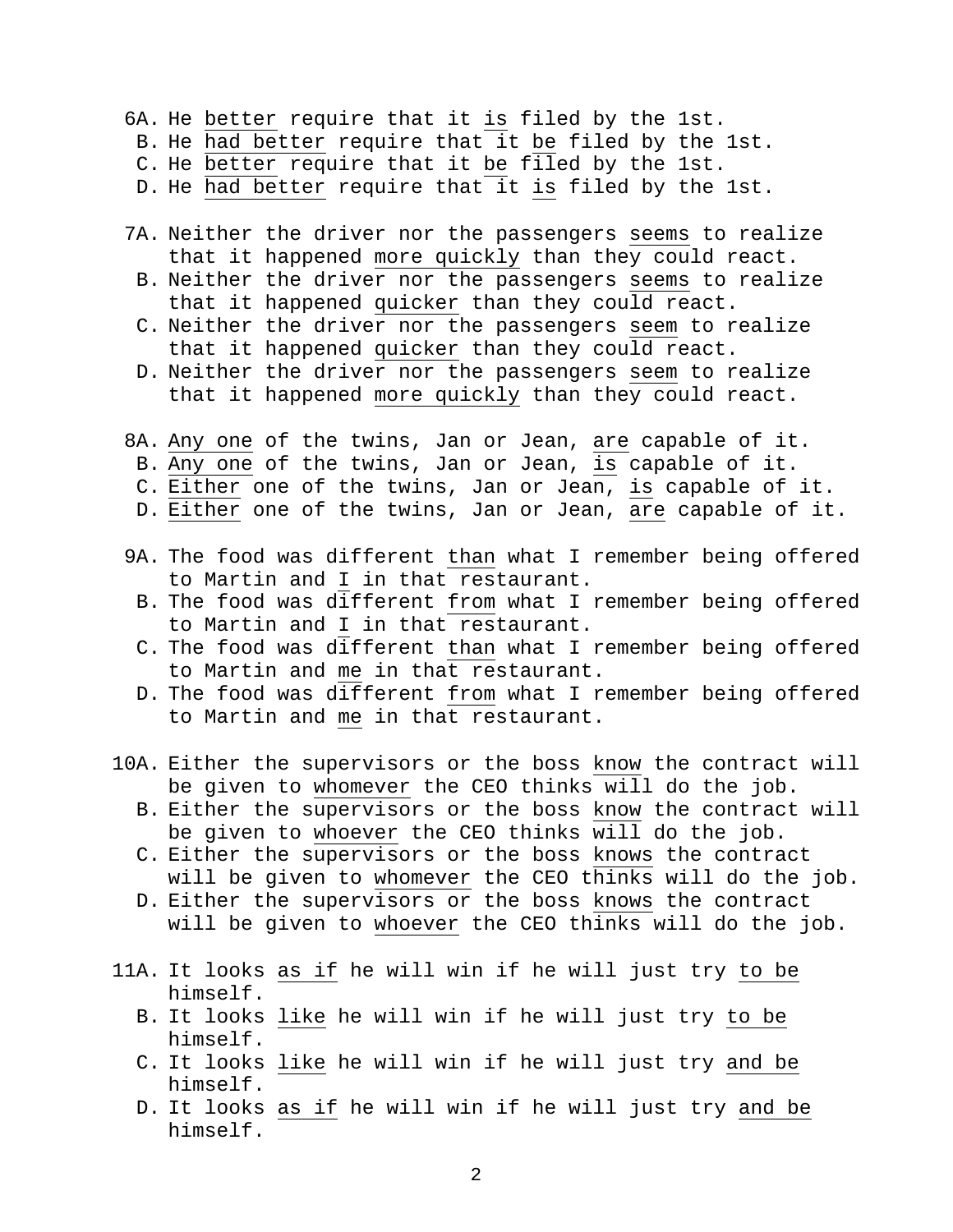- 12A. It is imperative that the company keep the information confidential between Maria, Jim, and I.
	- B. It is imperative that the company keep the information confidential among Maria, Jim, and me.
	- C. It is imperative that the company keeps the information confidential among Maria, Jim, and me.
	- D. It is imperative that the company keeps the information confidential between Maria, Jim, and I.
- 13A. You and Mary know that all of this information in these reports and schedules are correct.
	- B. Mary and you know that all of this information in these reports and schedules is correct.
	- C. You and Mary know that all of this information in these reports and schedules is correct.
	- D. Mary and you know that all of this information in these reports and schedules are correct.
- 14A. The chairman is one of the officers who has discussed the plans with George and her.
	- B. The chairman is one of the officers who have discussed the plans with George and her.
	- C. The chairman is one of the officers who has discussed the plans with George and she.
	- D. The chairman is one of the officers who have discussed the plans with George and she.
- 15A. Some of the gas for the trucks used in the episode, which was parked in studio garages, were burning.
	- B. Some of the gas for the trucks used in the episode, which were parked in studio garages, were burning.
	- C. Some of the gas for the trucks used in the episode, which was parked in studio garages, was burning.
	- D. Some of the gas for the trucks used in the episode, which were parked in studio garages, was burning.
- 16A. I don't think he felt real well.
	- B. I don't think he felt really good.
	- C. I don't think he felt real good.
	- D. I don't think he felt really well.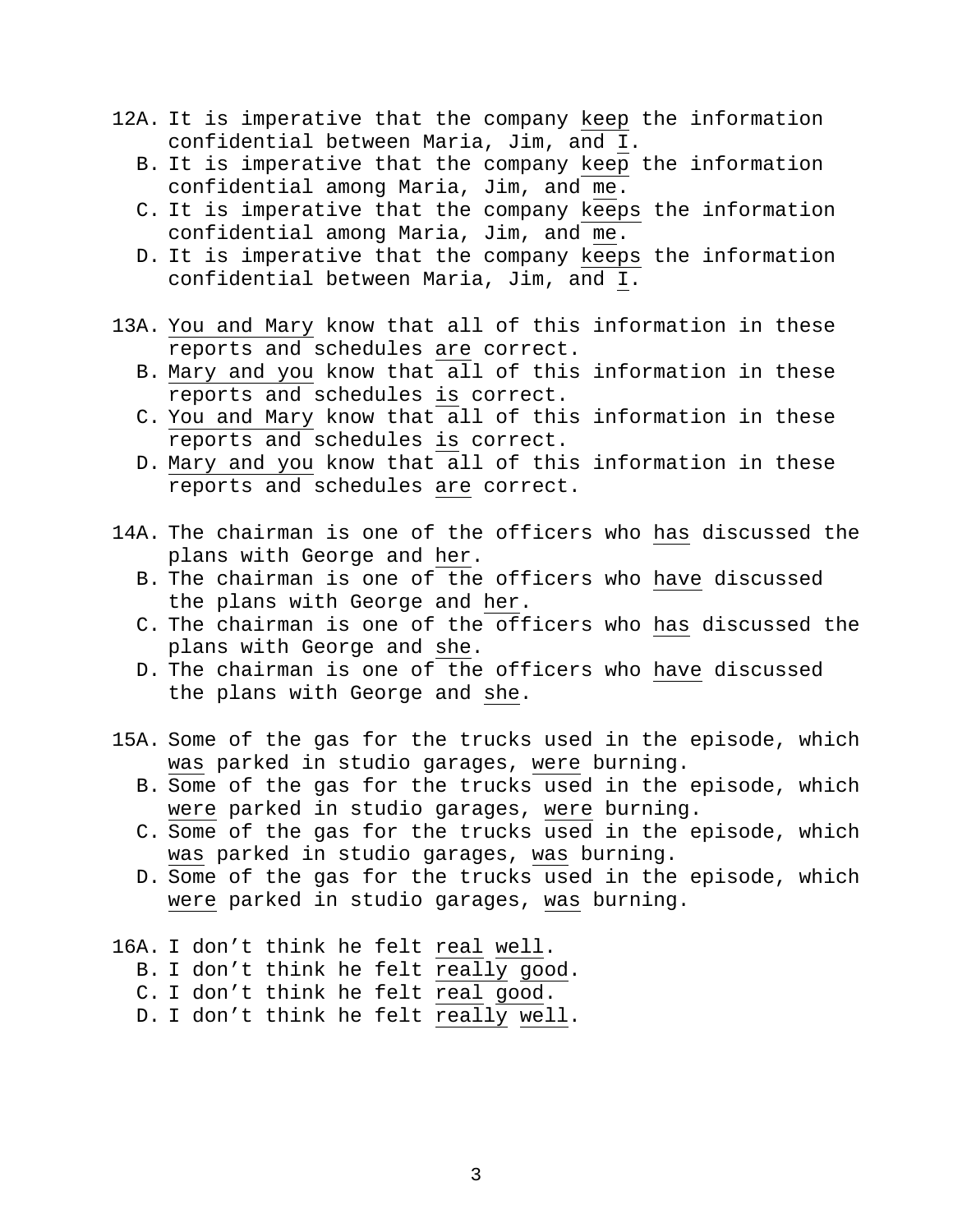- 17A. Every worker and supervisor have decided that it is you who everyone thinks is to win the award.
	- B. Every worker and supervisor has decided that it is you who everyone thinks are to win the award.
	- C. Every worker and supervisor have decided that it is you who everyone thinks are to win the award.
	- D. Every worker and supervisor has decided that it is you who everyone thinks is to win the award.
- 18A. Mr. Robb is not so surprised as I about the election.
	- B. Mr. Robb is not so surprised as me about the election.
	- C. Mr. Robb is not as surprised as me about the election.
	- D. Mr. Robb is not as surprised as I about the election.
- 19A. Beside Joe, Rich is the only one of the boys who is to work.
	- B. Beside Joe, Rich is the only one of the boys who are to work.
	- C. Besides Joe, Rich is the only one of the boys who is to work.
	- D. Besides Joe, Rich is the only one of the boys who are to work.
- 20A. Between you and I, who have you heard this mystery man is thought to be?
	- B. Between you and I, whom have you heard this mystery man is thought to be?
	- C. Between you and me, who have you heard this mystery man is thought to be?
	- D. Between you and me, whom have you heard this mystery man is thought to be?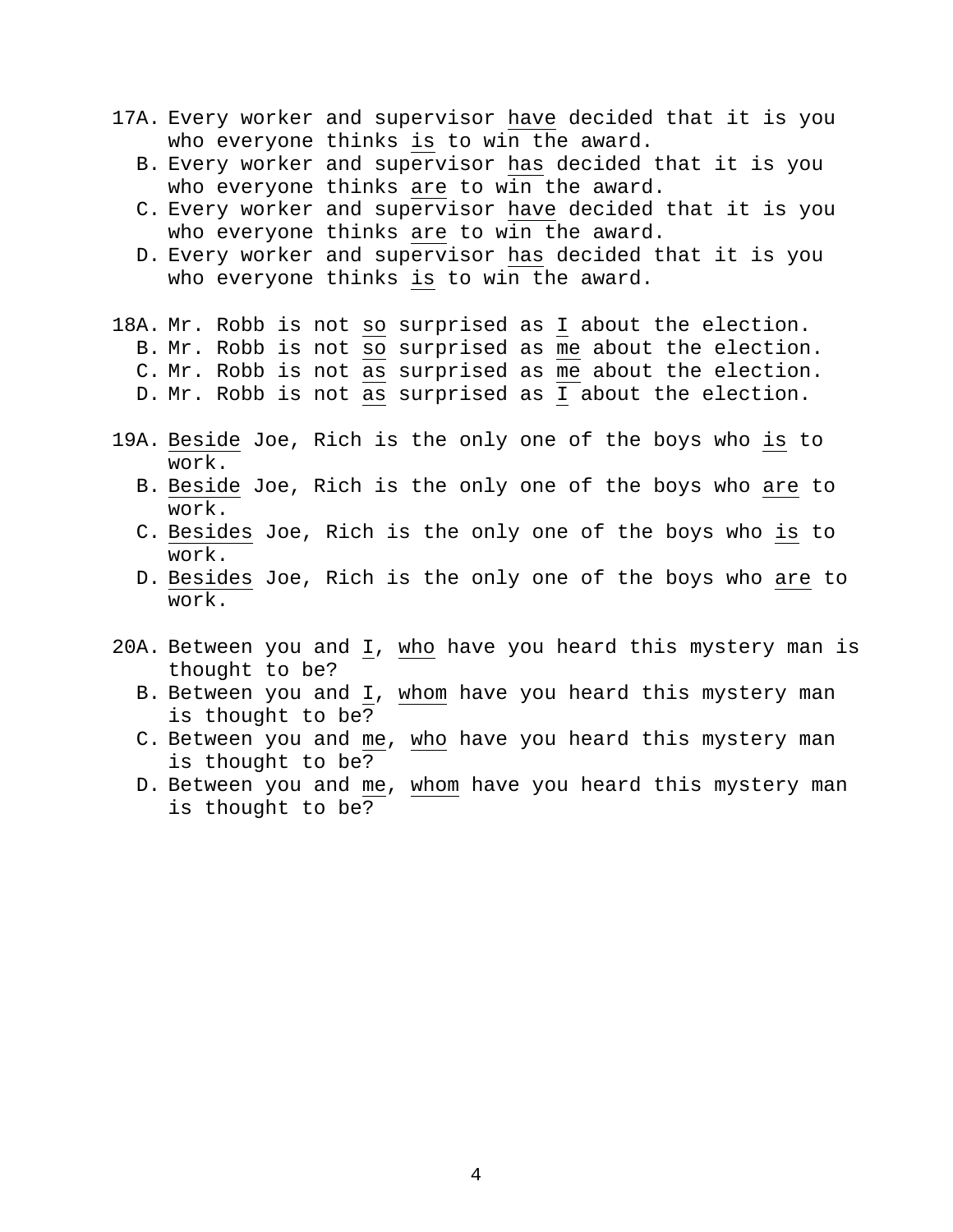# **PROOFREADING FOR PUNCTUATION, SPELLING, AND WORD USAGE**

This section consists of four-line cases. Each line in each case is a separate test item.

Read each case and determine whether each individual line in the case contains a punctuation error, a spelling error, a word usage error, or no error.

Capitalization, grammar, and hyphenation are not tested in this section.

**Directions**: *Select the option that designates the type of error*.

- A. Punctuation error: Commas, periods, question marks, quotes, dashes, apostrophes, semicolons, or colons that are used incorrectly, omitted, or misplaced.
- B. Spelling error: A word that is misspelled and forms no valid word. Example: *defendant* (correct) vs. *defendent* (incorrect).
- C. Word usage error: A word that is spelled correctly but used incorrectly. Example: principle/principal, affect/effect, flair/flare, rest/wrest, sometime/some time (limited to similar-sounding words).
- D. No error: The line contains no errors.
- 21 \_\_\_ The changes that were effected in her by his
- 22 \_\_\_ presence were subtle; however we noticed fewer
- 23 \_\_\_ occurrances of her moods of anger, frustration,
- 24 \_\_\_ and flairs of temper.
- 25 \_\_\_ I was happy when I heard the words, "You have 26 been selected to receive the \$1,000 award for free 27 \_\_\_ groceries." When I later looked in to it and found 28 \_\_\_ out that it was all a sham I was disappointed.
- 29 \_\_\_ When we arrived in the capitol, we took a taxi to 30 \_\_\_ our hotel. The accomodations were less than stellar, 31 \_\_\_ but I was willing to endure what we needed to in 32 \_\_\_ order to be able to later hear the imminent writer.

33 \_\_\_ As we sat in the turn lane, I noticed a car 34 \_\_\_ that seemed to be travelling at a very high rate 35 \_\_\_ of speed headed straight for us. He swerved at the 36 \_\_\_ last minute, saving our lives, a miracle.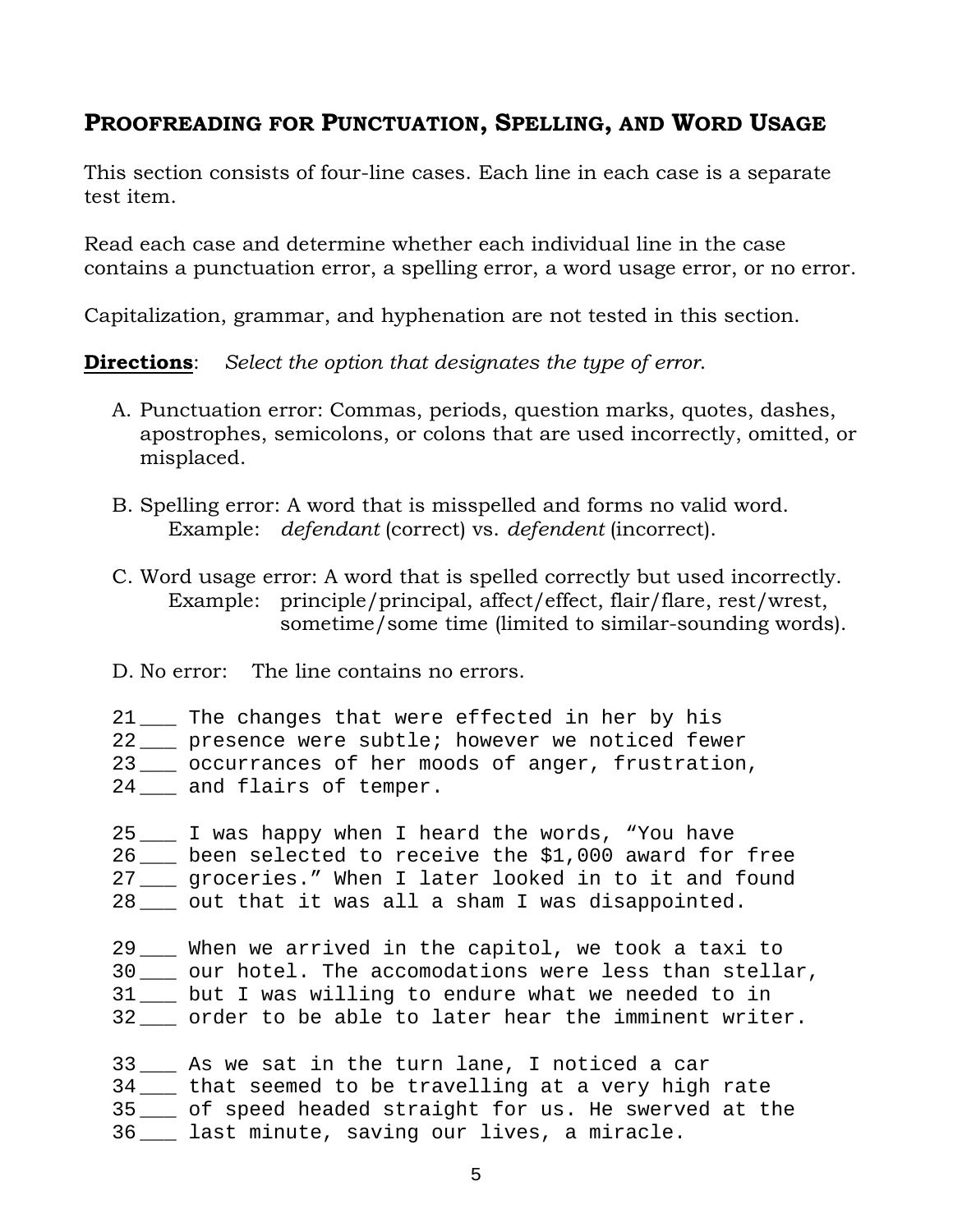37 \_\_\_ The plane was due to take off sometime before 10:00. 38 \_\_\_ I noticed when we walked up to the gate, that there 39 \_\_\_ was an unusually large crowd; that is, bigger than 40 \_\_\_ usual. That was bad news, the flight was canceled.

41 \_\_\_ When she said to me, "You have to stop following me;" 42 \_\_\_ my answer was, "Then you have to behave." I explained 43 \_\_\_ to her that I had to be able to trust her to count 44 on her. I did not want a disasterous situation.

45 \_\_\_ The gun, when I walked into the room, was teetering 46 \_\_\_ on the edge of the mantle, and both men were rushing 47 \_\_\_ to grab it. I was frightened, and was trying to 48 \_\_\_ figure out what to do. My wife, Ann, stood motionless.

49 \_\_\_ The three of us -- Caden, Josh, and I -- left early 50 \_\_\_ in the day hoping to avoid the crowds; however, just 51 \_\_\_ as we were leaving, we encountered a group that was 52 \_\_\_ chanting, "We cannot take anymore."

53 \_\_\_ I spoke with Roger Newman who is in charge of 54 \_\_\_ maintaining the system, and he, along with his oldest 55 \_\_\_ brother, Rob, talked, once they got through the 56 \_\_\_ mundane stuff, about the implemented changes.

57 \_\_\_ Did she say to you, "What are you going to do when 58 \_\_\_ you finish reading the article 'Climate Change: 59 \_\_\_ The Dilemma Facing Us All'?" Did she want to know 60 \_\_\_ your opinions on the emotion packed issue?

61 \_\_\_ In my post-high-school years, I kept thinking I would 62 \_\_\_ go to college; yet the longer it went the more I 63 \_\_\_ didn't really want to go back to school. When this 64 \_\_\_ opportunity came along, I made the committment.

65 \_\_\_ It is the principle reason that we allowed him to 66 \_\_\_ travel with us -- so that he could help drive. When he 67 \_\_\_ took over the wheel, however, I was really scared. 68 \_\_\_ There was thunder and lightening and his speed.

69 \_\_\_ It was borne out by her testimony that he was trying 70 \_\_\_ to allude police because he had been drinking. At the 71 \_\_\_ end of the chase a large crowd had gathered and had 72 \_\_\_ to be disbursed. It took a while to restore calm.

6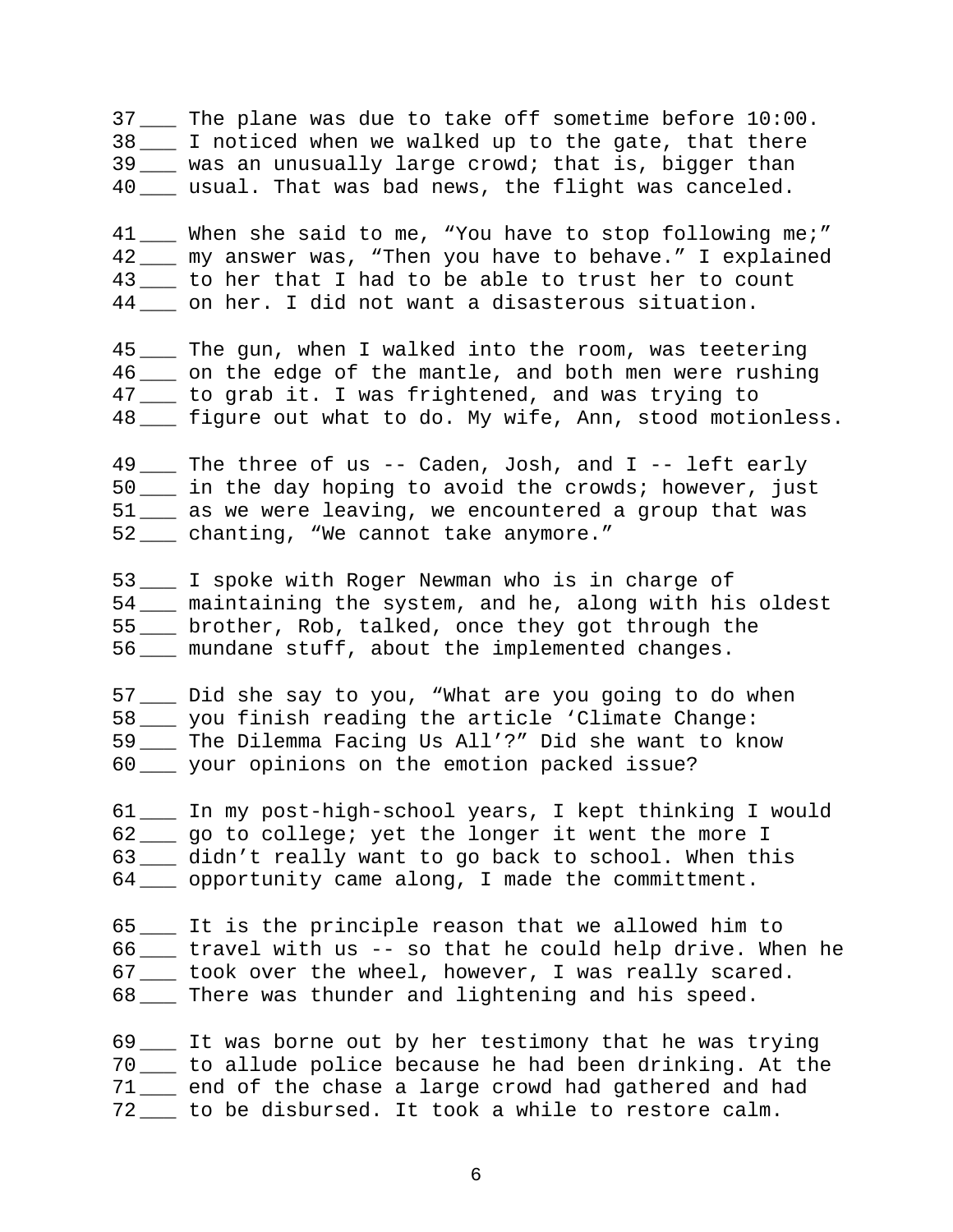73 \_\_\_ My dad, Joel, was promoted to superintendant; 74 \_\_\_ then, my sister also received a promotion at her job. 75 \_\_\_ So the reason for the get-together was to celebrate 76 \_\_\_ the accomplishments of these talented capable people. 77 \_\_\_ It was well passed midnight when I realized that she 78 was using barbituates and was high. I said to her, 79 \_\_\_ "Are you intending to drive"? hoping she would say no. 80 \_\_\_ I wracked my brain to devise a way to get her keys.

#### **VOCABULARY**

### **Directions**: Choose the word or phrase that is closest in meaning to the word *in capital letters.*

81. ADROIT A) drowsy B) admiring C) playful D) skillful 82. QUERULOUS A) talking B) irritable C) free D) questioning 83. PROTRUDE A) lengthen B) prolong C) project D) suppress 84. SATIATED A) glutted B) rebuffed C) attacked D) ruined 85. FACTITIOUS A) artificial B) true C) fallacious D) active 86. FOUNDER A) sink B) waver C) search D) establish 87. GIRD A) prevent B) respect C) tighten D) encourage 88. IMMINENT A) impending B) prominent C) incessant D) doleful 89. PENURIOUS A) irritable B) lavish C) dangerous D) stingy 90. CARTEL A) monopoly B) credit C) knowledge D) map 91. BANAL A) regal B) bantering C) trite D) trivial 92. VACUOUS A) hissing B) silky C) empty D) harmless 93. TURBID A) swollen B) lurid C) muddy D) swirling 94. SUBTERFUGE A) irony B) mockery C) suggestion D) trickery 95. REVILE A) reveal B) vomit C) direct D) abuse 96. PUERILE A) odiferous B) childish C) selfish D) strong 97. NOXIOUS A) anxious B) concerned C) harmful D) helpful 98. MISCREANT A) rival B) pauper C) messenger D) scoundrel 99. EXPIATE A) atone B) enlarge C) erode D) decry 100. DUPLICITY A) happiness B) deception C) double D) fame

7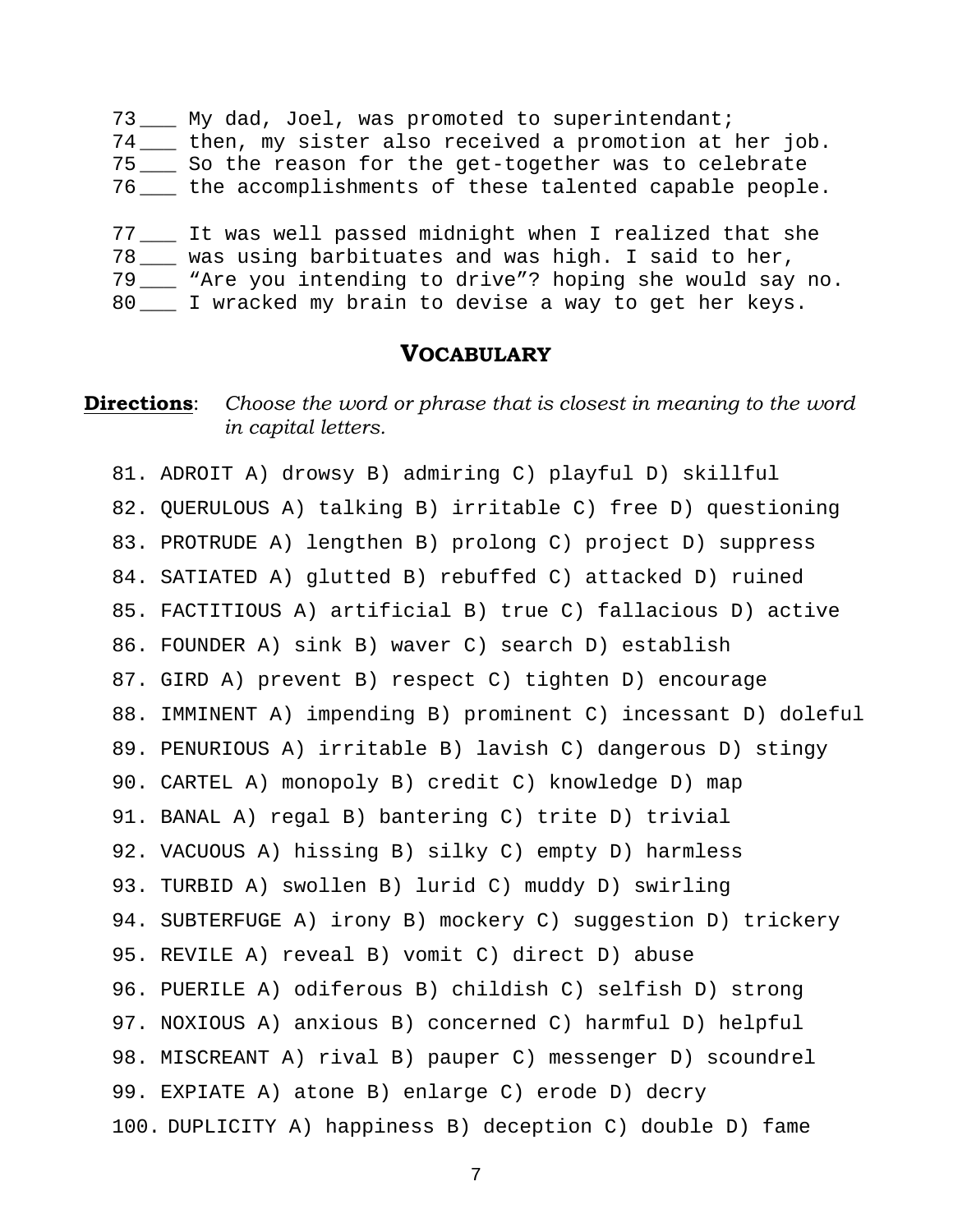# **MOCK CSR EXAM, FORM E**

## **THEORETICAL GRAMMAR, WORD USAGE, AND CAPITALIZATION**

The questions in this section are composed of four sentences that are identical except for the two words or word groups in each that are underlined.

**Directions**: Select the sentence in which both the underlined words or word *groups are used correctly.* 

- 1A. Harry was entitle to more of the reward than me.
- B. Harry was entitle to more of the reward than I.
- C. Harry was entitled to more of the reward than me.
- **D. Harry was entitled to more of the reward than I.**
- 2**A. If he had asked, she would have allowed him to lie there.**  B. If he would have asked, she would have allowed him to lie there
- C. If he would have asked, she would have allowed him to lay there
- D. If he had asked, she would have allowed him to lay there
- 3**A. The number of tactics used by the rebels was astounding because there were so few guerrillas left.**
- B. The number of tactics used by the rebels was astounding because there was so few guerrillas left.
- C. The number of tactics used by the rebels were astounding because there were so few guerrillas left.
- D. The number of tactics used by the rebels were astounding because there was so few guerrillas left.
- 4A. John and Joan, not Mary and him, see one another.
- **B. John and Joan, not Mary and he, see each other.**
- C. John and Joan, not Mary and he, see one another.
- D. John and Joan, not Mary and him, see each other.
- 5A. The youngest of the two has less accidents than the other one.
- B. The youngest of the two has fewer accidents than the other one.
- C. The younger of the two has less accidents than the other one.
- **D. The younger of the two has fewer accidents than the other one.**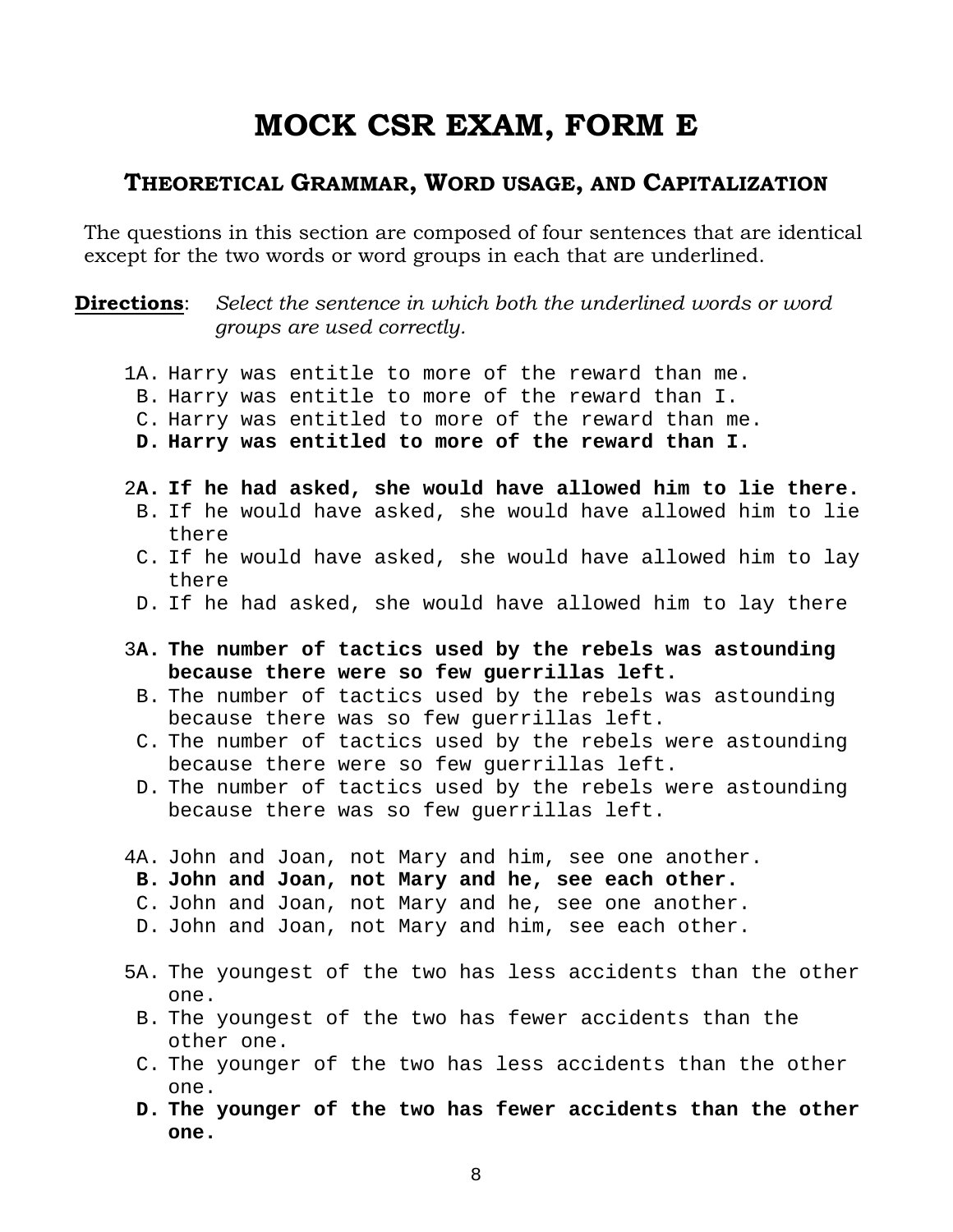6A. He better require that it is filed by the 1st.

- **B. He had better require that it be filed by the 1st.**
- C. He better require that it be filed by the 1st.

D. He had better require that it is filed by the 1st.

- 7A. Neither the driver nor the passengers seems to realize that it happened more quickly than they could react.
- B. Neither the driver nor the passengers seems to realize that it happened quicker than they could react.
- C. Neither the driver nor the passengers seem to realize that it happened quicker than they could react.
- **D. Neither the driver nor the passengers seem to realize that it happened more quickly than they could react.**
- 8A. Any one of the twins, Jan or Jean, are capable of it. B. Any one of the twins, Jan or Jean, is capable of it. **C. Either one of the twins, Jan or Jean, is capable of it.**  D. Either one of the twins, Jan or Jean, are capable of it.
- 9A. The food was different than what I remember being offered to Martin and I in that restaurant.
	- B. The food was different from what I remember being offered to Martin and I in that restaurant.
	- C. The food was different than what I remember being offered to Martin and me in that restaurant.
	- **D. The food was different from what I remember being offered to Martin and me in that restaurant.**
- 10A. Either the supervisors or the boss know the contract will be given to whomever the CEO thinks will do the job.
	- B. Either the supervisors or the boss know the contract will be given to whoever the CEO thinks will do the job.
	- C. Either the supervisors or the boss knows the contract will be given to whomever the CEO thinks will do the job.
	- **D. Either the supervisors or the boss knows the contract will be given to whoever the CEO thinks will do the job.**
- 11**A. It looks as if he will win if he will just try to be himself.** 
	- B. It looks like he will win if he will just try to be himself.
	- C. It looks like he will win if he will just try and be himself.
	- D. It looks as if he will win if he will just try and be himself.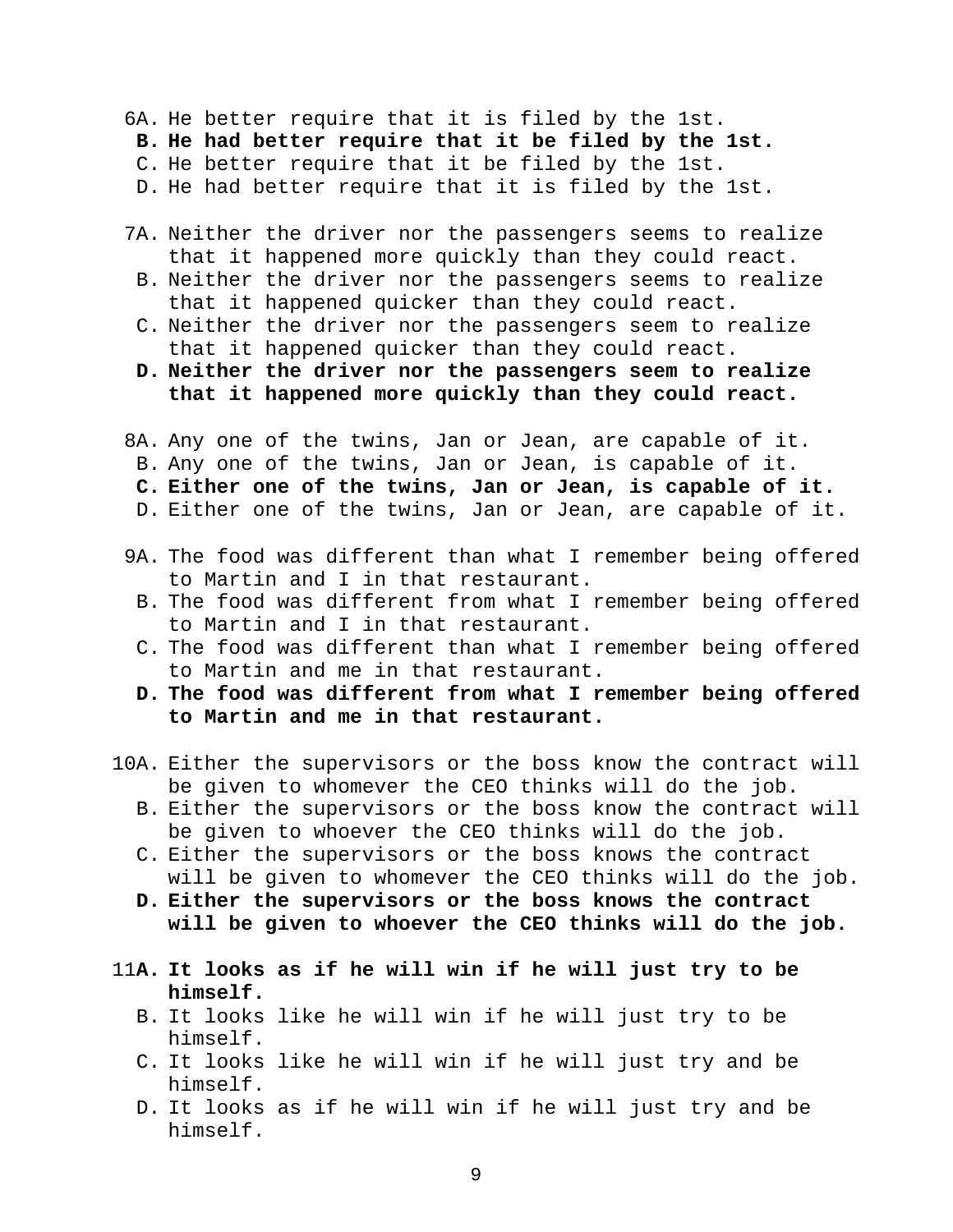- 12A. It is imperative that the company keep the information confidential between Maria, Jim, and I.
	- **B. It is imperative that the company keep the information confidential among Maria, Jim, and me.**
	- C. It is imperative that the company keeps the information confidential among Maria, Jim, and me.
	- D. It is imperative that the company keeps the information confidential between Maria, Jim, and I.
- 13A. You and Mary know that all of this information in these reports and schedules are correct.
	- B. Mary and you know that all of this information in these reports and schedules is correct.
	- **C. You and Mary know that all of this information in these reports and schedules is correct.**
	- D. Mary and you know that all of this information in these reports and schedules are correct.
- 14A. The chairman is one of the officers who has discussed the plans with George and her.
	- **B. The chairman is one of the officers who have discussed the plans with George and her.**
	- C. The chairman is one of the officers who has discussed the plans with George and she.
	- D. The chairman is one of the officers who have discussed the plans with George and she.
- 15A. Some of the gas for the trucks used in the episode, which was parked in studio garages, were burning.
	- B. Some of the gas for the trucks used in the episode, which were parked in studio garages, were burning.
	- C. Some of the gas for the trucks used in the episode, which was parked in studio garages, was burning.
	- **D. Some of the gas for the trucks used in the episode, which were parked in studio garages, was burning.**
- 16A. I don't think he felt real well.
	- B. I don't think he felt really good.
	- C. I don't think he felt real good.
	- **D. I don't think he felt really well.**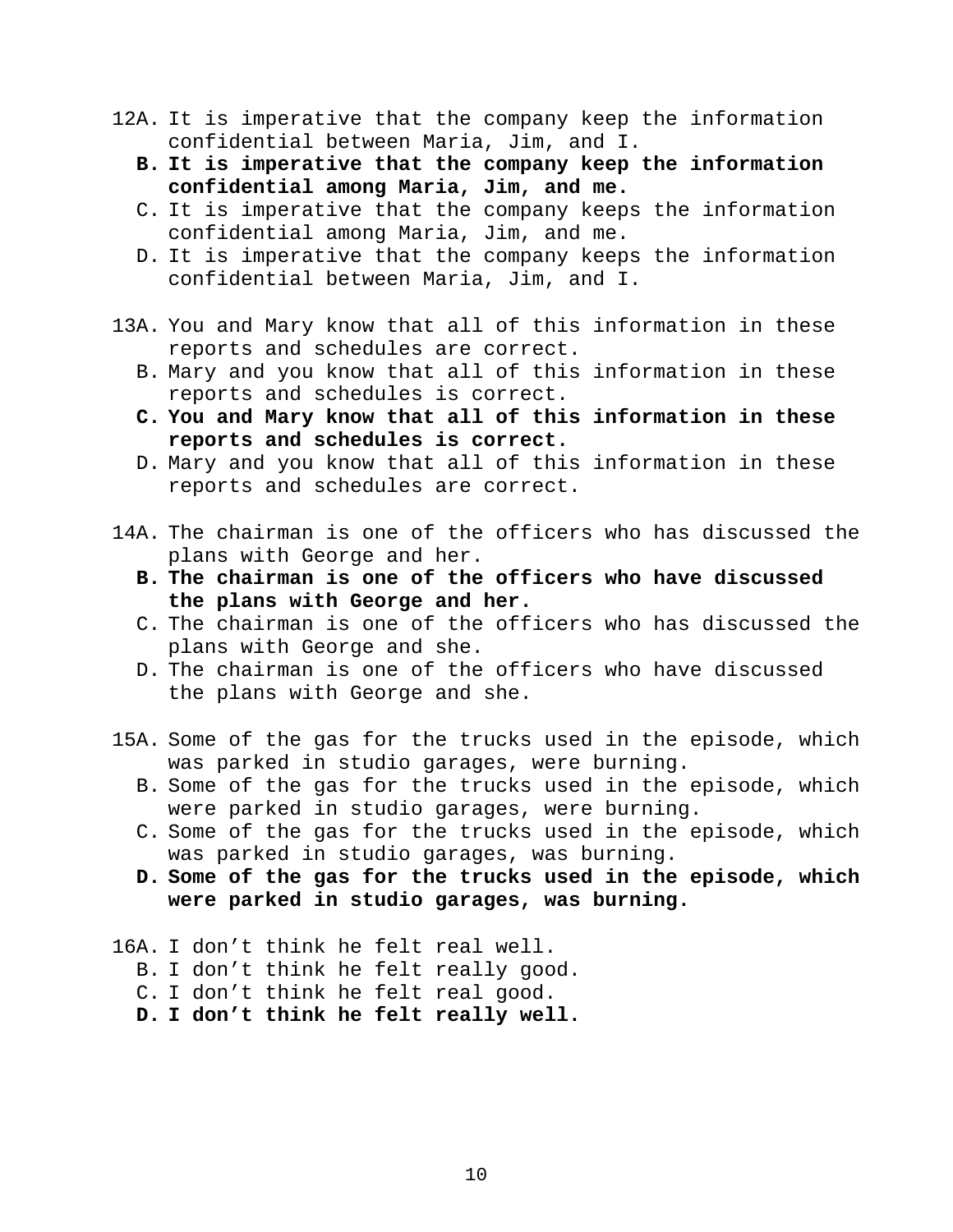- 17A. Every worker and supervisor have decided that it is you who everyone thinks is to win the award.
	- **B. Every worker and supervisor has decided that it is you who everyone thinks are to win the award.**
	- C. Every worker and supervisor have decided that it is you who everyone thinks are to win the award.
	- D. Every worker and supervisor has decided that it is you who everyone thinks is to win the award.
- 18**A. Mr. Robb is not so surprised as I about the election.** 
	- B. Mr. Robb is not so surprised as me about the election.
	- C. Mr. Robb is not as surprised as me about the election.
	- D. Mr. Robb is not as surprised as I about the election.
- 19A. Beside Joe, Rich is the only one of the boys who is to work.
	- B. Beside Joe, Rich is the only one of the boys who are to work.
	- **C. Besides Joe, Rich is the only one of the boys who is to work.**
	- D. Besides Joe, Rich is the only one of the boys who are to work.
- 20A. Between you and I, who have you heard this mystery man is thought to be?
	- B. Between you and I, whom have you heard this mystery man is thought to be?
	- **C. Between you and me, who have you heard this mystery man is thought to be?**
	- D. Between you and me, whom have you heard this mystery man is thought to be?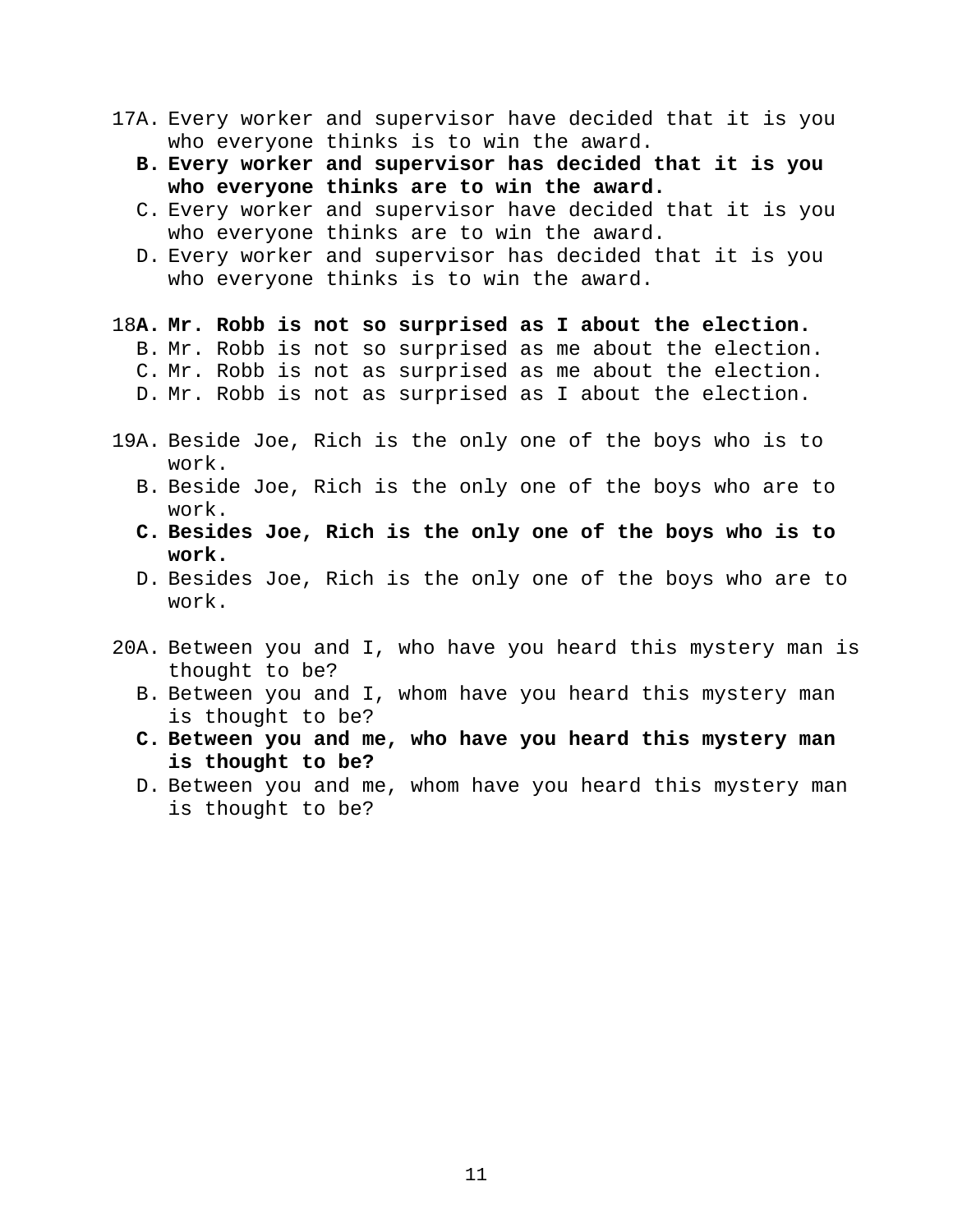# **PROOFREADING FOR PUNCTUATION, SPELLING, AND WORD USAGE**

This section consists of four-line cases. Each line in each case is a separate test item.

Read each case and determine whether each individual line in the case contains a punctuation error, a spelling error, a word usage error, or no error.

Capitalization, grammar, and hyphenation are not tested in this section.

**Directions**: *Select the option that designates the type of error*.

- A. Punctuation error: Commas, periods, question marks, quotes, dashes, apostrophes, semicolons, or colons that are used incorrectly, omitted, or misplaced.
- B. Spelling error: A word that is misspelled and forms no valid word. Example: *defendant* (correct) vs. *defendent* (incorrect).
- C. Word usage error: A word that is spelled correctly but used incorrectly. Example: principle/principal, affect/effect, flair/flare, rest/wrest, sometime/some time (limited to similar-sounding words).
- D. No error: The line contains no errors.
- 21\_D\_\_ The changes that were effected in her by his 22 \_A\_\_ presence were subtle; however we noticed fewer 23 \_B\_\_ occurrances of her moods of anger, frustration, 24 \_C\_\_ and flairs of temper.
- 25 \_A\_\_ I was happy when I heard the words, "You have 26 D been selected to receive the \$1,000 award for free 27 \_C\_\_ groceries." When I later looked in to it and found 28 \_A\_\_ out that it was all a sham I was disappointed.

29 \_C\_\_ When we arrived in the capitol, we took a taxi to 30 B our hotel. The accomodations were less than stellar, 31 \_D\_\_ but I was willing to endure what we needed to in 32 \_C\_\_ order to be able to later hear the imminent writer.

33 \_D\_\_ As we sat in the turn lane, I noticed a car 34 B that seemed to be travelling at a very high rate 35 \_A\_\_ of speed headed straight for us. He swerved at the 36 \_A\_\_ last minute, saving our lives, a miracle.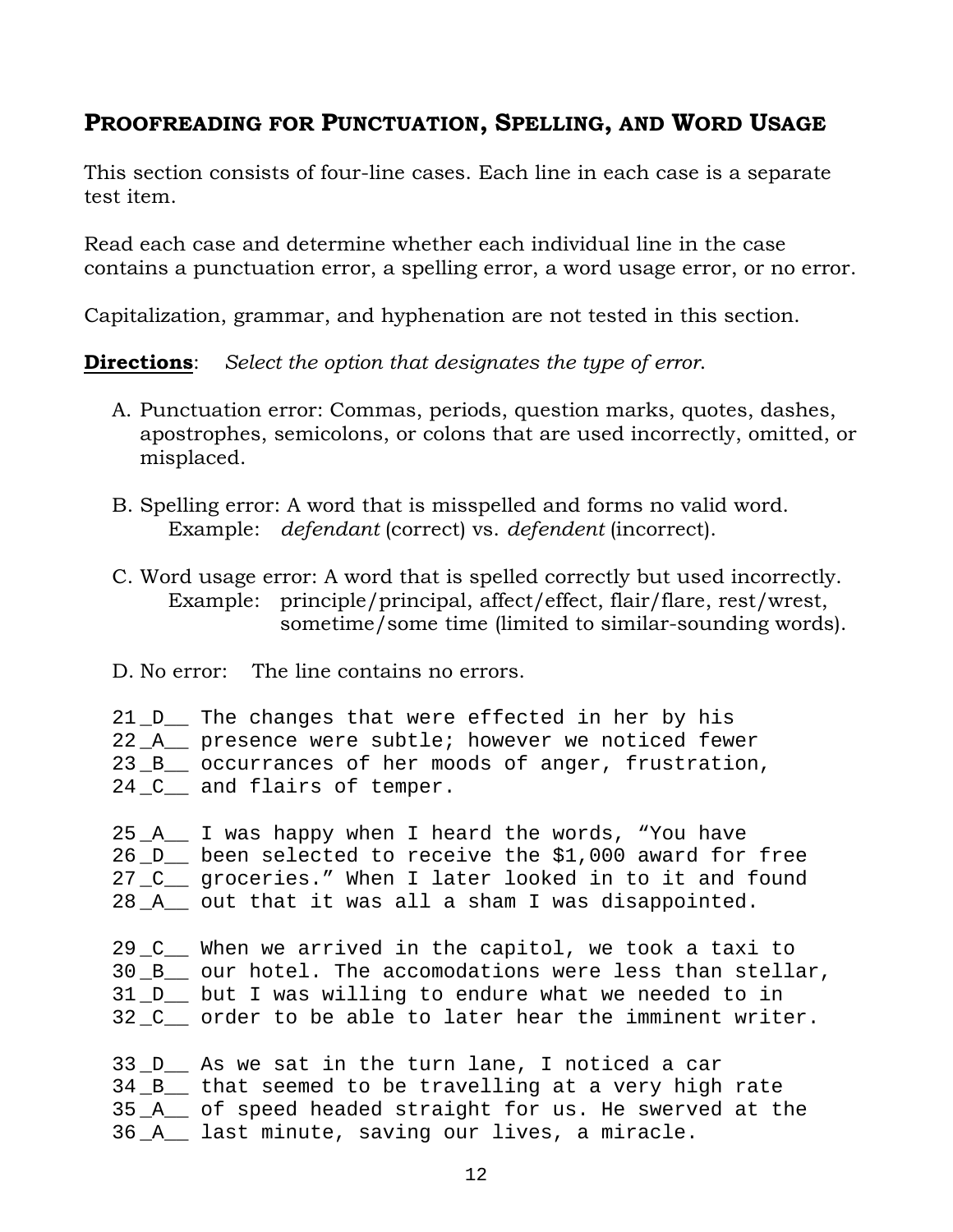37 \_D\_\_ The plane was due to take off sometime before 10:00. 38 A I noticed when we walked up to the gate, that there 39 \_A\_\_ was an unusually large crowd; that is, bigger than 40 \_A\_\_ usual. That was bad news, the flight was canceled.

41\_A\_\_ When she said to me, "You have to stop following me;" 42 A my answer was, "Then you have to behave." I explained 43 A \_ to her that I had to be able to trust her to count 44 B on her. I did not want a disasterous situation.

45 \_D\_\_ The gun, when I walked into the room, was teetering 46 \_C\_\_ on the edge of the mantle, and both men were rushing 47 \_A\_\_ to grab it. I was frightened, and was trying to 48 \_D\_\_ figure out what to do. My wife, Ann, stood motionless.

49 \_D\_\_ The three of us -- Caden, Josh, and I -- left early  $50$   $A$  in the day hoping to avoid the crowds; however, just 51 \_D\_\_ as we were leaving, we encountered a group that was 52 \_C\_\_ chanting, "We cannot take anymore."

53 \_A\_\_ I spoke with Roger Newman who is in charge of 54 \_A\_\_ maintaining the system, and he, along with his oldest 55 D brother, Rob, talked, once they got through the 56 \_D\_\_ mundane stuff, about the implemented changes.

57 \_D\_\_ Did she say to you, "What are you going to do when 58 \_D\_\_ you finish reading the article 'Climate Change: 59 \_D\_\_ The Dilemma Facing Us All'?" Did she want to know 60 \_A\_\_ your opinions on the emotion packed issue?

61 \_A\_\_ In my post-high-school years, I kept thinking I would 62 \_A\_\_ go to college; yet the longer it went the more I 63 D didn't really want to go back to school. When this 64 \_B\_\_ opportunity came along, I made the committment.

65 \_C\_\_ It is the principle reason that we allowed him to 66 \_D\_\_ travel with us -- so that he could help drive. When he 67 \_D\_\_ took over the wheel, however, I was really scared. 68 \_C\_\_ There was thunder and lightening and his speed.

69 \_D\_\_ It was borne out by her testimony that he was trying 70 \_C\_\_ to allude police because he had been drinking. At the 71 A end of the chase a large crowd had gathered and had 72 \_C\_\_ to be disbursed. It took a while to restore calm.